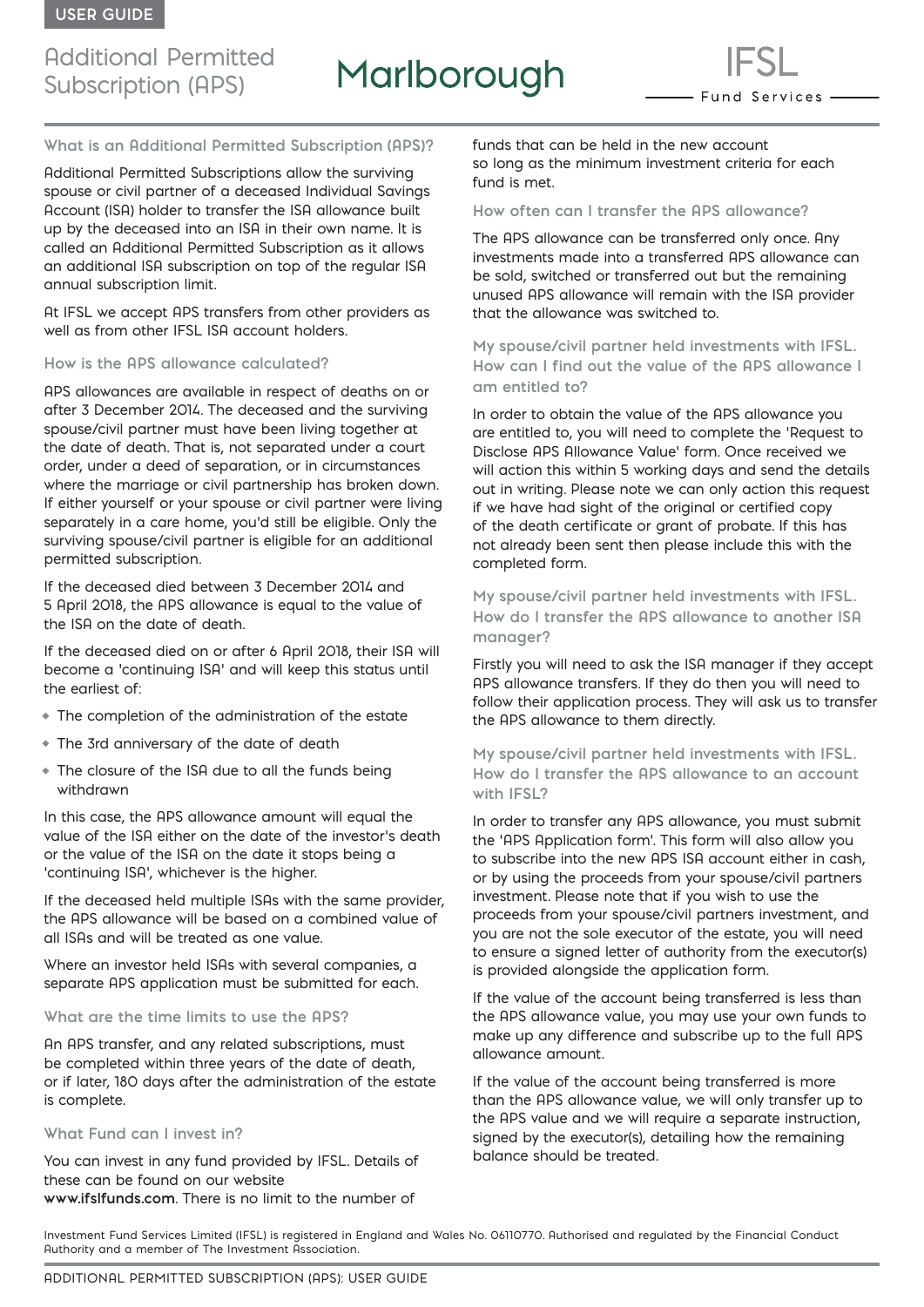### Additional Permitted Subscription (APS)

**My spouse/civil partner held investments with another ISA manager. How do I transfer the APS allowance to an account with IFSL?**

In order to transfer an APS allowance from another ISA manager, you must submit the 'APS Allowance Transfer form'. This form will also allow us to request the transfer of the APS allowance from the existing ISA manager to ourselves and to open an APS ISA account in your name.

The 'APS Allowance Transfer form' is for transfer purposes only. Once you have had confirmation from us that the APS account is open and the allowance has been transferred, you can subscribe to the account by completing the 'APS Application form' and submitting this along with payment.

**I have previously transferred an APS allowance into a new APS ISA account but I did not subscribe the full allowance. Can I add to it?**

Yes you can add to your existing APS allowance if your subscriptions to date are below the APS allowance transferred. To do this you must submit the 'APS Application form' each time you wish to subscribe more to your APS ISA account.

We can accept subscriptions within 3 years of the date of death or, if later, 180 days after the administration of the estate is complete.

Investment Fund Services Limited (IFSL) is registered in England and Wales No. 06110770. Authorised and regulated by the Financial Conduct Authority and a member of The Investment Association.

**Marlborough House, 59 Chorley New Road, Bolton, BL1 4QP**

**Investor Support: 0808 145 2500**

**Email: [ifslclientsupport@ifslfunds.com](mailto:ifslclientsupport%40ifslfunds.com?subject=)**  $(\circleda)$ 

**Website: www.ifslfunds.com**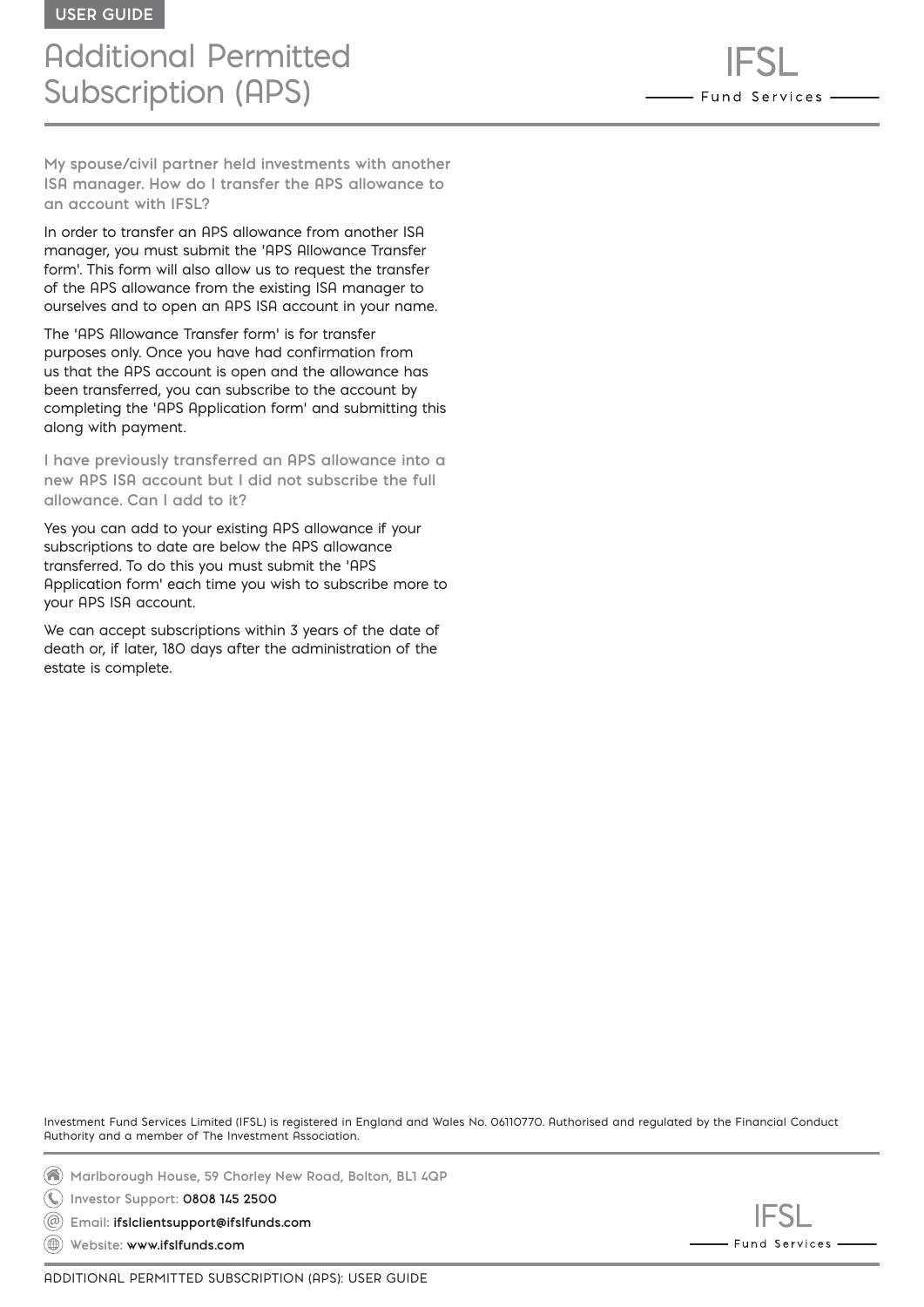## Additional Permitted Subscription (APS) Application Form

### **SECTION A**

#### **PERSONAL DETAILS**

#### **This section is mandatory**

Please provide all personal details of the surviving spouse/civil partner.

#### **Client Identification**

In order to comply with Money Laundering Regulations we need to verify your identity. We do this by checking your details against an electronic identity verification platform. These checks won't have any impact on your credit rating. If we can't verify your identity we may write to you with further requirements.

#### **SECTION D INVESTMENT DETAILS**

#### **This section is mandatory**

Please provide details of how you are planning to subscribe into the APS account. This can either be in cash (option A), by using the proceeds of the deceased's account held with IFSL (option B), or a combination of both options. However the total amount invested cannot exceed the APS allowance transferred. If you choose to use the proceeds of the deceased's account held with IFSL, we will need to have a signed instruction from all executors.

Please also provide details of your investment choices. The SEDOL/ISIN of your chosen funds are available from your financial adviser. Alternatively they are available in the funds section of our website www.ifslfunds.com. Minimum investment requirements are also available on the website within each fund prospectus.

Settlement payment for any deals placed in cash should be sent to the following bank details:

**Account name - IFSL Client Account**

**Sort code 40-05-30** 

#### **Account number 54597761**

Alternatively, payments made by cheque must be made payable to IFSL and must be drawn on an account in the name of the applicant.

Investment Fund Services Limited (IFSL) is registered in England and Wales No. 06110770. Authorised and regulated by the Financial Conduct Authority and a member of The Investment Association.

| <b>Additional Permitted</b><br>Subscription (APS)<br><b>Application Form</b>                                                                             | Marlborough                                                                                                                                                                                                                                                                                                                                                                                                                                                                                                                                                                                                                                                                                                               | IFSL<br>- Fund Services -                                              |
|----------------------------------------------------------------------------------------------------------------------------------------------------------|---------------------------------------------------------------------------------------------------------------------------------------------------------------------------------------------------------------------------------------------------------------------------------------------------------------------------------------------------------------------------------------------------------------------------------------------------------------------------------------------------------------------------------------------------------------------------------------------------------------------------------------------------------------------------------------------------------------------------|------------------------------------------------------------------------|
| application form.<br><b>SECTK</b>                                                                                                                        | This form is to be used to open a stocks and shares ISA with IFSL for APS purposes by the surviving spouse/civil partner and<br>to subscribe into this account. Alternatively, this form can be used to invest in to a stocks and shares ISA which has already<br>been opened for APS purposes. An original or certified copy of the death certificate must be sent alongside this completed<br>Dease complete this form in <b>BLOCK CAPITALS</b> and return to: IFSL Marlborough, Marlborough House, 59 Chorley New Road,<br>Boltign BL1 4QP, via email at dealing@ifsIfunds.com, by facsimile on 01204 533045 or to your financial adviser.<br>ONAL DETAILS - please complete this section in full as this is mandatory |                                                                        |
| Title<br>Surname<br>.<br>Itial address<br>Perman                                                                                                         | Forename(s)<br>Postcode                                                                                                                                                                                                                                                                                                                                                                                                                                                                                                                                                                                                                                                                                                   |                                                                        |
| Nationality<br>National insurance number<br>Telephone number                                                                                             | Date of birth                                                                                                                                                                                                                                                                                                                                                                                                                                                                                                                                                                                                                                                                                                             | $\mathbb D$<br>ı<br>b<br>If you do not have a NI number pleas          |
| Email address<br>Existing APS account number (if known)                                                                                                  |                                                                                                                                                                                                                                                                                                                                                                                                                                                                                                                                                                                                                                                                                                                           | $\Box$ Post<br>$\Box$ Email                                            |
| How would you like to receive documentation related to your investments?<br>Title<br>Surname                                                             | SECTION B - DECERSED'S DETAILS - please complete this section in full as this is mande<br>Forename(s)                                                                                                                                                                                                                                                                                                                                                                                                                                                                                                                                                                                                                     |                                                                        |
| Permanent residential address at date of death<br>Postcode                                                                                               | Nationality                                                                                                                                                                                                                                                                                                                                                                                                                                                                                                                                                                                                                                                                                                               |                                                                        |
| Date of birth D D M M Y<br>National insurance number (if known)<br>Date of marriage or civil partnership between the investor and the deceased           | Date of death                                                                                                                                                                                                                                                                                                                                                                                                                                                                                                                                                                                                                                                                                                             |                                                                        |
| Deceased's holder ID / account number                                                                                                                    | Was the deceased an existing investor? If so, please provide their holder ID or account number (if known)<br>SECTION C - FINANCIAL ADVISER'S DETAILS - to be completed by your financial adviser if applicabl                                                                                                                                                                                                                                                                                                                                                                                                                                                                                                             |                                                                        |
| Adviser's name/firm<br>Adviser's email address<br>FCA/FRN number                                                                                         |                                                                                                                                                                                                                                                                                                                                                                                                                                                                                                                                                                                                                                                                                                                           | Adviser's firm stamp                                                   |
| Agency code (if known)<br>Please tick all which apply<br>Cancellation rights apply<br>Г<br>Execution only<br>Г                                           | Discretionary business Advised business<br>Portfolio management services                                                                                                                                                                                                                                                                                                                                                                                                                                                                                                                                                                                                                                                  |                                                                        |
| ADDITIONAL PERMITTED SUBSCRIPTION APPLICATION FORM                                                                                                       | Investment Fund Services Limited (IFSL) is registered in England and Wales No. 06110770. Authorised and regulated by the Financial Conduct<br>Authority and a member of The Investment Association.                                                                                                                                                                                                                                                                                                                                                                                                                                                                                                                       | PAGE 1 OF 3                                                            |
| DI COS<br>CHOOSE EITHER OPTION A OR OPTION B<br>OPTION<br>the subscription using cash                                                                    | CTION D - INVESTMENT DETAILS - please provide details of your investment choid                                                                                                                                                                                                                                                                                                                                                                                                                                                                                                                                                                                                                                            |                                                                        |
| I (the<br>to subscribe £<br>make                                                                                                                         | tion to my IFSL Stocks & Shares ISA in cash                                                                                                                                                                                                                                                                                                                                                                                                                                                                                                                                                                                                                                                                               | from my APS allowance in respect of the deceased and wish to           |
| I (the investor) wish to sell £                                                                                                                          | OPTION B* - Place the subscription using the proceeds from the deceased's account held with IFSL<br>the proceeds to subscribe from my APS allowance to my IFSL Stocks & Shares ISA.<br>*In order to choose option B, a signed witten instruction is required from all executors of the deceased's estate. If there are multiple executors for the                                                                                                                                                                                                                                                                                                                                                                         | /100% from the account held by the deceased named in Section B and use |
| Probate if this has not previously been provided.                                                                                                        | deceased's estate, or you're not the executor, please provide a letter signed by all the executors, confirming that you, as the spouse or civil partner, have<br>permission to sell from the deceased's account and subscribe int<br>PLEASE INDICATE HOW MUCH OF YOUR INVESTMENT YOU WISH TO INVEST IN EACH FUND                                                                                                                                                                                                                                                                                                                                                                                                          |                                                                        |
| Fund nam<br>٦<br>$\overline{2}$<br>$\overline{\mathbf{3}}$<br>$\mathcal{L}$                                                                              |                                                                                                                                                                                                                                                                                                                                                                                                                                                                                                                                                                                                                                                                                                                           |                                                                        |
| s<br>54597761 and must include the main applicants full name as a reference<br>to IFSL. Please refer to the fund prospectus for minimum investment amous | Option R Payment can be sent via bank transfer to the 'IFSL - Client Rccount' Sort code 40-05-30 Rccount no.<br>Alternatively payment can be made by cheque, up to a maximum amount of £100,000.00, made payable<br>Please be aware that once a subscription to an APS allowance has been made, any future subscriptions under this APS                                                                                                                                                                                                                                                                                                                                                                                   | 100%<br>TOTAL                                                          |

| NEODE DE OWULE LINE OHIO O SUDSCIIDUOTI LO GIT MPS GINWOHICE HUS DEETI HIQUE. OHY HUGHE SUDSCIIDUOTIS GHUEL LIIS MPSIQINAVOHICE<br>MUST be made to IFSL using this Additional Permitted Subscriptions (APS) Application Form. |                                                |
|-------------------------------------------------------------------------------------------------------------------------------------------------------------------------------------------------------------------------------|------------------------------------------------|
| SECTION E - INCOME INSTRUCTION & BANK DETAILS - please tick only one option. This section is mandativey                                                                                                                       |                                                |
| When providing bank details please ensure these are accurate as we cannot accept any responsibility for payments made to is<br>details which have been provided here.                                                         | we                                             |
| <b>REINVEST INCOME</b><br>(accumulation shares will be used where available)                                                                                                                                                  | PAY INCOME TO MY BANK ACC<br>OR<br>(see below) |
| Cheques cannot be sent for dividend payments, if bank details are not provided income will be reinvested.                                                                                                                     |                                                |
| Name of bank/building society                                                                                                                                                                                                 |                                                |
| Name of account holder                                                                                                                                                                                                        |                                                |
| <b>Bank account number</b>                                                                                                                                                                                                    | Sort code $X$                                  |
| Roll number / building society reference                                                                                                                                                                                      |                                                |
|                                                                                                                                                                                                                               |                                                |
|                                                                                                                                                                                                                               |                                                |
|                                                                                                                                                                                                                               |                                                |
|                                                                                                                                                                                                                               |                                                |
|                                                                                                                                                                                                                               |                                                |

ADDITIONAL PERMITTED SUBSCRIPTION APPLICATION FORM PAGE 2 OF 3

Investment Fund Services Limited (IFSL) is registered in England and Wales No. 06110770. Authorised and regulated by the Financial Conduct

Authority and a member of The Investment Association.

- Fund Services -

#### **SECTION B DECEASED'S DETAILS**

#### **This section is mandatory**

Please provide details of the deceased including, if known, the account number they held with us.

#### **SECTION C FINANCIAL ADVISER DETAILS**

If you are investing via a financial adviser they will need to complete this section.

#### **SECTION E**

#### **INCOME INSTRUCTION & BANK DETAILS**

#### **This section is mandatory**

Please let us know what you would like us to do with any income from your investment. If no bank account details are provided we are unable to pay out any income and this will instead be reinvested, using accumulation shares where available. Any payment made must be to an account held in your name. We are unable to offer dividend payments by cheque.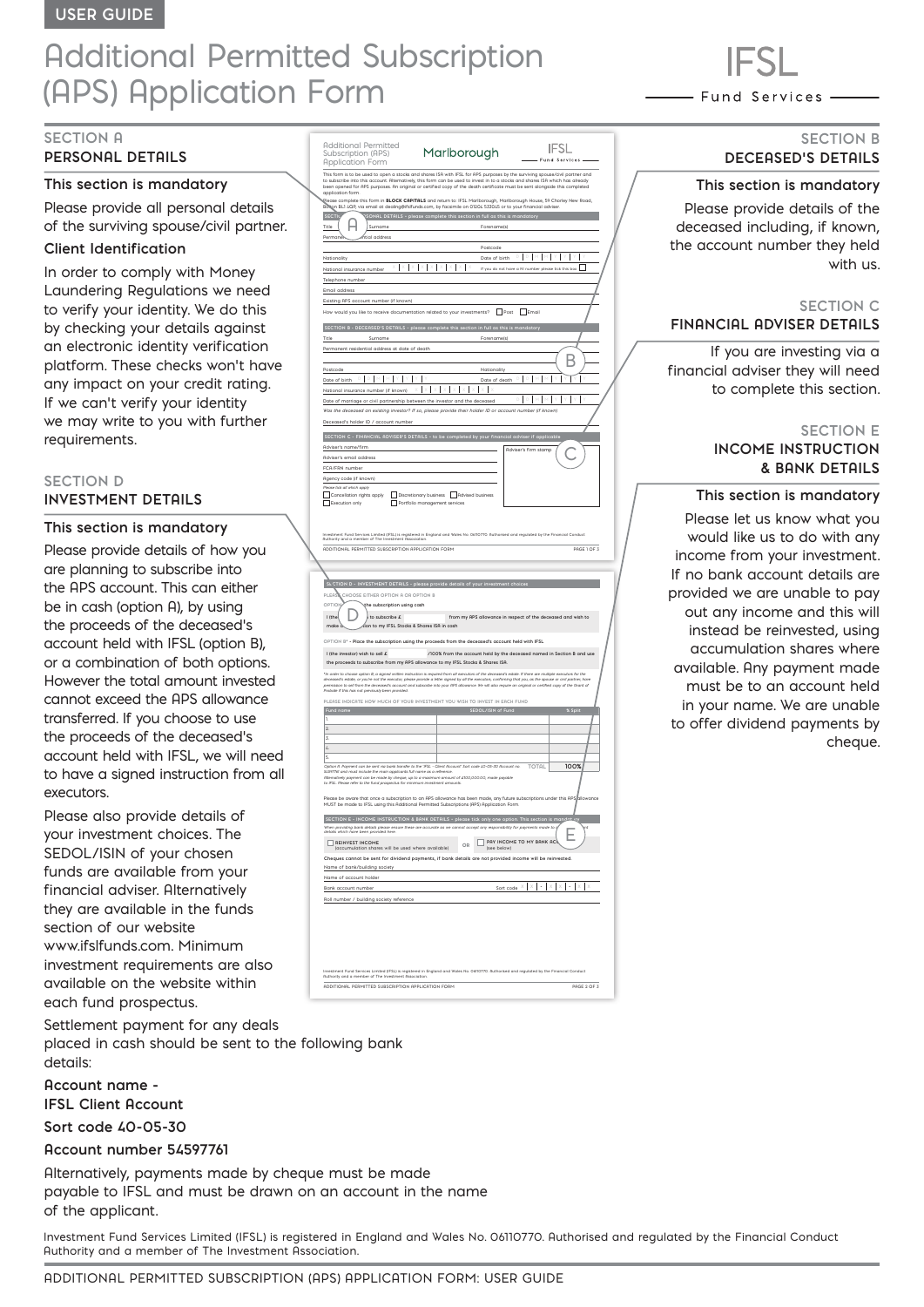| erm and to administer your investments, communicate with you and provide information on our products<br>this Application<br>and servir<br>ju request it, to meet our legal obligations and for the purposes of fraud prevention.<br>Please inform us if you wish to be<br>Our full<br>It's importo<br>ou understand how the personal information you give us will be used. We strongly advise that you read(<br>our full Privacy Notice, which you can find on our website at www.ifsifunds.com, or you can ask us for a copy.<br>kept informed of our investment<br>COMMUNICATING WITH YOU INCLUDING DIRECT MARKETING                                                                                                                                                                                                                                                                                                                                                                                                                                                                                                                                                                                                                                                                                                                                                                                                                                                                                                                                                                                                                                                                                                                                                                                                                                                                                                                                                                                                                                                                                                                                                                                                                                                                                         |
|----------------------------------------------------------------------------------------------------------------------------------------------------------------------------------------------------------------------------------------------------------------------------------------------------------------------------------------------------------------------------------------------------------------------------------------------------------------------------------------------------------------------------------------------------------------------------------------------------------------------------------------------------------------------------------------------------------------------------------------------------------------------------------------------------------------------------------------------------------------------------------------------------------------------------------------------------------------------------------------------------------------------------------------------------------------------------------------------------------------------------------------------------------------------------------------------------------------------------------------------------------------------------------------------------------------------------------------------------------------------------------------------------------------------------------------------------------------------------------------------------------------------------------------------------------------------------------------------------------------------------------------------------------------------------------------------------------------------------------------------------------------------------------------------------------------------------------------------------------------------------------------------------------------------------------------------------------------------------------------------------------------------------------------------------------------------------------------------------------------------------------------------------------------------------------------------------------------------------------------------------------------------------------------------------------------|
| We'd like to let you know about IFSL investment products and services we think would be of interest to you. However, we'll<br>products and services.<br>only contact you if you consent by ticking the boxes below.<br>Your marketing preferences<br>I'm happy for IFSL to contact me in the following ways about investment products, services and promotional offers that may<br>be of interest.                                                                                                                                                                                                                                                                                                                                                                                                                                                                                                                                                                                                                                                                                                                                                                                                                                                                                                                                                                                                                                                                                                                                                                                                                                                                                                                                                                                                                                                                                                                                                                                                                                                                                                                                                                                                                                                                                                             |
| Please tick here: By post □ By phone □ By email □<br><b>SECTION G</b><br>You can withdraw your consent at any time by letting us know by post, phone or email. Please note we will continue to<br>contact you with information relevant to the operation and maintenance of your account as required by law.<br><b>DECLARATION</b><br>SECTION G - DECLARATION - please ensure that you read and sign this section as this is mandatory.<br>« I declare that I have read and understood the relevant Key Investor Information Document (KIID), the Supplementary                                                                                                                                                                                                                                                                                                                                                                                                                                                                                                                                                                                                                                                                                                                                                                                                                                                                                                                                                                                                                                                                                                                                                                                                                                                                                                                                                                                                                                                                                                                                                                                                                                                                                                                                                |
| pent (SID) and the IFSL Terms & Conditions and agree to be bound to these.<br>Information<br>ese documents form part of the terms and conditions of my investment in the fund(s) and are available<br>I unders!'<br>This section is mandatory<br>of Wright<br>+ I acknow<br>the full prospectus of the relevant fund(s) (which includes the risk warnings relevant to the fund(s) along/                                                                                                                                                                                                                                                                                                                                                                                                                                                                                                                                                                                                                                                                                                                                                                                                                                                                                                                                                                                                                                                                                                                                                                                                                                                                                                                                                                                                                                                                                                                                                                                                                                                                                                                                                                                                                                                                                                                       |
| ethimum investment amounts of the fund(s) and the dealing time deadlines for processing of subscriptions),<br>with details<br>Please ensure you read this<br>are available from IFSL and also at www.ifsIfunds.com<br>. To the best of my knowledge and belief, all statements made in this application form are true and correct and I shall inform<br>the plan manager immediately of any changes herein<br>section fully and sign & date in<br>* I apply to subscribe to a stocks & shares ISA for the APS allowance stated above<br>. I hereby guthorise IFSL:<br>the appropriate place.<br>(i) to hold my cash subscription, ISA investments, interest, dividends and any other rights or proceeds in respect of those<br>investments and any other cash<br>(ii) to make on my behalf any claims or relief from tax in respect of ISA investments<br>. I have read the IFSL Privacy Notice concerning the use of my personal data<br>* I declare that I am 18 years of age or over<br>. I confirm that I am not a US Person leither a resident or citizen) and acknowledge that US Persons cannot hold shares/units in<br>the fund(s)<br>* I declare that this subscription is being made under the provisions of regulation SDDA of the ISA regulations (additional<br>permitted subscription)<br>. This subscription is being made as cash within 3 years of the date of death, or if later, 180 days of the completion of the<br>administration of the estate (where the deceased died in the period beginning with 3 December 2014 and ending on 5 April<br>2015, the deceased is treated as dying on 6 April 2015)<br>· All subscriptions made, and to be made, belong to me<br>« I am the surviving spouse/civil partner of the deceased<br>* I was living with the deceased within the meaning of Section 1011 of the Income Tax Act 2007 at the date of the deceased's<br>death (e.g. we were not separated under a court order, under a deed of separation, or in circumstances where the marriage<br>or civil partnership had broken down)<br>« I acknowledge that, if multiple ISA's were held by the deceased with their ISA provider, the value of those ISA's will be<br>combined to form one overall QPS allowance<br>Date $D$   $D$   $M$   $M$   $Y$   $Y$   $Y$  <br>Investor Signature |

ADDITIONAL PERMITTED SUBSCRIPTION APPLICATION FORM PAGE 3 OF 3 Investment Fund Services Limited (IFSL) is registered in England and Wales No. 06110770. Authorised and regulated by the Financial Conduct Authority and a member of The Investment Association.

**WHAT IS A KIID & SID?**

The KIID (Key Investor Information Document) is a document which gives key information about a fund(s) including the nature and risk of the fund. The SID (Supplementary Information Document) is a document which provides additional useful information you should be aware of before investing with IFSL. These documents are available within the funds section of our website **www.ifslfunds.com** and

**must be read before submitting the application**.

Investment Fund Services Limited (IFSL) is registered in England and Wales No. 06110770. Authorised and regulated by the Financial Conduct Authority and a member of The Investment Association.

**Marlborough House, 59 Chorley New Road, Bolton, BL1 4QP Investor Support: 0808 145 2500 Email: [ifslclientsupport@ifslfunds.com](mailto:ifslclientsupport%40ifslfunds.com?subject=)**

Have you read, signed & dated the declaration?

**Website: www.ifslfunds.com**

certificate for the deceased?

**CHECKLIST**



 $\Box$  Have you read the KIID, SID and T&Cs for the fund(s) you are investing in?

Have you provided up to date bank details if you wish to have your income paid out to you? Without bank details any income will be

Have you provided either the original or a certified copy of the death

If you are investing using the proceeds from the deceased's account with us, have you provided either the original or certified copy of probate?

reinvested using accumulation shares where available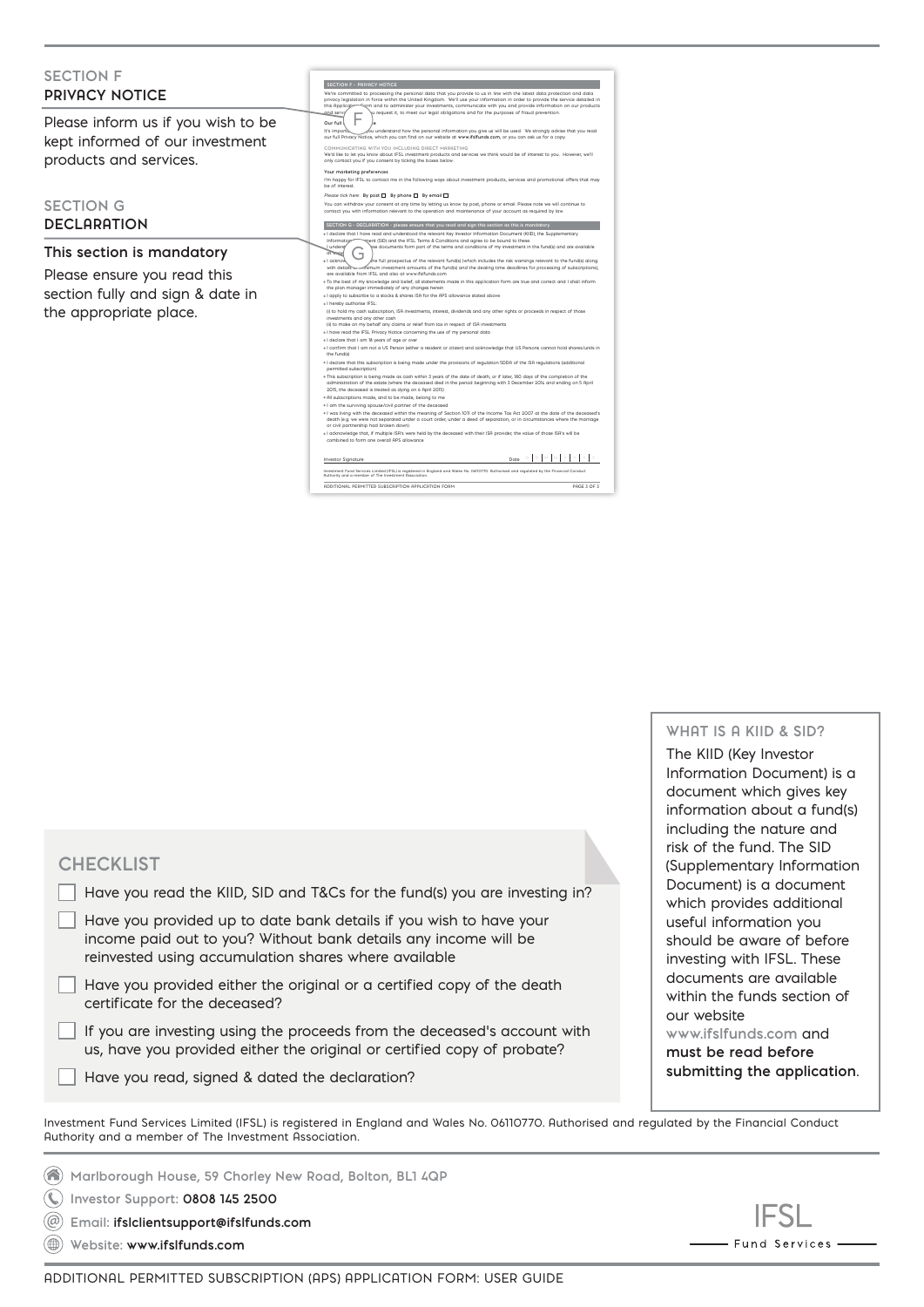## Additional Permitted Subscription (APS) Allowance Transfer Form

- Fund Services -

#### **SECTION A PERSONAL DETAILS**

#### **This section is mandatory**

Please provide all personal details of the surviving spouse/civil partner.

#### **Client Identification**

In order to comply with Money Laundering Regulations we need to verify your identity. We do this by checking your details against an electronic identity verification platform. These checks won't have any impact on your credit rating. If we can't verify your identity we may write to you with further requirements.

#### **SECTION D APS ELIGIBILITY DECLARATION**

#### **This section is mandatory**

Please read this section in full and sign where applicable. This section confirms that the applicant is eligible to transfer the APS allowance in respect of the deceased.

#### **SECTION F PRIVACY NOTICE**

Please inform us if you wish to be kept informed of our investment products and services.

| Hdditional Permitted<br>Subscription (APS) Allowance                                                             | Marlborough                                                                                                                                                                                                                                                                                                                                     | Fund Services                                                                                                                                                                                                                                         |
|------------------------------------------------------------------------------------------------------------------|-------------------------------------------------------------------------------------------------------------------------------------------------------------------------------------------------------------------------------------------------------------------------------------------------------------------------------------------------|-------------------------------------------------------------------------------------------------------------------------------------------------------------------------------------------------------------------------------------------------------|
| Transfer Form                                                                                                    | .<br>This form is to be used by the surviving spouse/civil partner to transfer any inherited APS allowance into an IFSL stocks and<br>shares ISA from another ISA provider. If there are multiple ISA providers to be transferred th                                                                                                            |                                                                                                                                                                                                                                                       |
| each one                                                                                                         |                                                                                                                                                                                                                                                                                                                                                 |                                                                                                                                                                                                                                                       |
|                                                                                                                  | Please refer to the APS user guide which can be found in the literature section at www.ifsIfunds.com.<br>Please complete this form in BLOCK CAPITALS and return to: IFSL Mariborough, Mariborough House, 59 Chorley New Road,<br>Bolton BL1 4QP, via email at dealing@ifsIfunds.com, by facsimile on 01204 533045 or to your financial adviser. |                                                                                                                                                                                                                                                       |
| <b>SECTI</b>                                                                                                     | SONAL DETAILS - please complete this section in full as this is mandatory                                                                                                                                                                                                                                                                       |                                                                                                                                                                                                                                                       |
| Surname<br>Title                                                                                                 | Forename(s)                                                                                                                                                                                                                                                                                                                                     |                                                                                                                                                                                                                                                       |
| tial address<br>Permar                                                                                           | Postcode                                                                                                                                                                                                                                                                                                                                        |                                                                                                                                                                                                                                                       |
| Nationality                                                                                                      | Date of birth                                                                                                                                                                                                                                                                                                                                   | b.<br>b                                                                                                                                                                                                                                               |
| National insurance number                                                                                        |                                                                                                                                                                                                                                                                                                                                                 | If you do not have a NI number please tick this box                                                                                                                                                                                                   |
| Telephone number<br>Email address                                                                                |                                                                                                                                                                                                                                                                                                                                                 |                                                                                                                                                                                                                                                       |
|                                                                                                                  | Are you an existing investor? If so, please provide your holder ID or account number (if known)                                                                                                                                                                                                                                                 |                                                                                                                                                                                                                                                       |
| Existing holder ID / account number (if known)                                                                   | How would you like to receive documentation related to your investments? Post Femall                                                                                                                                                                                                                                                            |                                                                                                                                                                                                                                                       |
|                                                                                                                  | I apply to transfer the APS allowance from my late spouse/civil partner's account into a Stocks & Shares ISA                                                                                                                                                                                                                                    |                                                                                                                                                                                                                                                       |
|                                                                                                                  | SECTION B - DECERSED'S DETAILS - please complete this section in full as this is mandatory                                                                                                                                                                                                                                                      |                                                                                                                                                                                                                                                       |
| Title<br>Surname                                                                                                 | Forename(s)                                                                                                                                                                                                                                                                                                                                     |                                                                                                                                                                                                                                                       |
| Permanent residential address at date of death                                                                   |                                                                                                                                                                                                                                                                                                                                                 |                                                                                                                                                                                                                                                       |
| Postcode                                                                                                         | Nationality                                                                                                                                                                                                                                                                                                                                     |                                                                                                                                                                                                                                                       |
| Date of birth D   M   M   Y<br>National insurance number (if known)                                              | Date of death $\hfill\Box$<br>$x \mid x \mid x \mid x \mid x \mid x \mid x \mid x$                                                                                                                                                                                                                                                              |                                                                                                                                                                                                                                                       |
| Date of marriage or civil partnership between the investor and the deceased                                      |                                                                                                                                                                                                                                                                                                                                                 | I                                                                                                                                                                                                                                                     |
|                                                                                                                  | SECTION C - FINANCIAL ADVISER'S DETAILS - to be completed by your financial adviser if applicabl                                                                                                                                                                                                                                                |                                                                                                                                                                                                                                                       |
| Adviser's name/firm                                                                                              |                                                                                                                                                                                                                                                                                                                                                 | Adviser's firm stamp                                                                                                                                                                                                                                  |
| Adviser's email address<br>FCA/FRN number                                                                        |                                                                                                                                                                                                                                                                                                                                                 |                                                                                                                                                                                                                                                       |
| Agency code (if known)                                                                                           |                                                                                                                                                                                                                                                                                                                                                 |                                                                                                                                                                                                                                                       |
| Please tick all which apply<br>Cancellation rights apply                                                         | Discretionary business Advised business                                                                                                                                                                                                                                                                                                         |                                                                                                                                                                                                                                                       |
| Г<br>Execution only                                                                                              | Portfolio management services                                                                                                                                                                                                                                                                                                                   |                                                                                                                                                                                                                                                       |
|                                                                                                                  |                                                                                                                                                                                                                                                                                                                                                 |                                                                                                                                                                                                                                                       |
|                                                                                                                  | stment Fund Services Limited (IFSL) is registered in England No. 06110770 (Authorised Corporate Director for the IFSL Marlborough Funds).<br>horised and regulated by the Financial Conduct Authority.                                                                                                                                          |                                                                                                                                                                                                                                                       |
| ADDITIONAL PERMITTED SUBSCRIPTION (APS) ALLOWANCE TRANSFER FORM                                                  |                                                                                                                                                                                                                                                                                                                                                 | DOGE 1 OF 3                                                                                                                                                                                                                                           |
|                                                                                                                  |                                                                                                                                                                                                                                                                                                                                                 |                                                                                                                                                                                                                                                       |
|                                                                                                                  |                                                                                                                                                                                                                                                                                                                                                 | CTION D - APS ELIGIBILITY DECLARATION - this section is mandatory and is to confirm that the investor is eligible<br>L'ansfer an APS allowance in respect of the deceased named in section B                                                          |
| I (the invest<br>eclare that                                                                                     |                                                                                                                                                                                                                                                                                                                                                 |                                                                                                                                                                                                                                                       |
| + I am t<br>pouse/civil partner of the deceased<br>· I was                                                       | deceased within the meaning of Section 1011 of the Income Tax Act 2007 at the date of the deceased's                                                                                                                                                                                                                                            |                                                                                                                                                                                                                                                       |
| death<br>civil partite-wap had broken down)                                                                      | hot separated under a court order, under a deed of separation, or in circumstances where the marriage or/                                                                                                                                                                                                                                       |                                                                                                                                                                                                                                                       |
| of the deceased in respect of the deceased named on this application                                             | . I have not subscribed to and will not subscribe the additional permitted subscription allowance with the existing ISA provider                                                                                                                                                                                                                |                                                                                                                                                                                                                                                       |
| . I intend to make an additional permitted subscription application to IFSL                                      | The subscription is being made within 3 years of the date of death or, if later, 180 days of the completion of the administration                                                                                                                                                                                                               |                                                                                                                                                                                                                                                       |
| of the estate<br>* All subscriptions made, and to be made, belong to me                                          |                                                                                                                                                                                                                                                                                                                                                 |                                                                                                                                                                                                                                                       |
| <b>Investor Signature</b>                                                                                        |                                                                                                                                                                                                                                                                                                                                                 | $\textbf{Date} \quad \mathbb{D} \, \begin{bmatrix} \mathbb{D} & \mathbb{N} \end{bmatrix} \, \mathbb{M} \, \begin{bmatrix} \mathbb{N} & \mathbb{N} \end{bmatrix} \, \mathbb{N} \, \begin{bmatrix} \mathbb{N} & \mathbb{N} \end{bmatrix} \, \mathbb{N}$ |
|                                                                                                                  |                                                                                                                                                                                                                                                                                                                                                 |                                                                                                                                                                                                                                                       |
|                                                                                                                  | I hereby authorise the below existing ISA provider of the deceased (as detailed in section B) to provide IFŞ                                                                                                                                                                                                                                    |                                                                                                                                                                                                                                                       |
|                                                                                                                  | information, written or non-written, concerning the APS allowance and former ISA in respect of myself (the deceased and to accept any instruction from them relating to the APS allowance being transferred.                                                                                                                                    |                                                                                                                                                                                                                                                       |
| Name of ISA Manager                                                                                              |                                                                                                                                                                                                                                                                                                                                                 |                                                                                                                                                                                                                                                       |
| Address of ISA Manager                                                                                           |                                                                                                                                                                                                                                                                                                                                                 | Post Code                                                                                                                                                                                                                                             |
| Telephone Number                                                                                                 |                                                                                                                                                                                                                                                                                                                                                 |                                                                                                                                                                                                                                                       |
| <b>Account Number(s)</b>                                                                                         |                                                                                                                                                                                                                                                                                                                                                 |                                                                                                                                                                                                                                                       |
| Approximate value (if known) £<br>Slignature                                                                     |                                                                                                                                                                                                                                                                                                                                                 | Date                                                                                                                                                                                                                                                  |
|                                                                                                                  |                                                                                                                                                                                                                                                                                                                                                 |                                                                                                                                                                                                                                                       |
| SECTION F - PRIVACY NOTICI                                                                                       |                                                                                                                                                                                                                                                                                                                                                 |                                                                                                                                                                                                                                                       |
| prive<br>in th<br>and                                                                                            | n in force within the United Kingdom. We'll use your information in order to provide the service detailed<br>n you request it, to meet our legal obligations and for the purposes of fraud prevention.                                                                                                                                          | orm and to administer your investments, communicate with you and provide information on our products                                                                                                                                                  |
| Our full Privacy Notice                                                                                          | our full Privacy Notice, which you can find on our website at www.ifsifunds.com, or you can ask us for a copy.                                                                                                                                                                                                                                  | It's important that you understand how the personal information you give us will be used. We strongly advise that you read                                                                                                                            |
| COMMUNICATING WITH YOU INCLUDING DIRECT MARKETING<br>only contact you if you consent by ticking the baxes below. | We'd like to let you know about IFSL investment products and services we think would be of interest to you. However, we'll                                                                                                                                                                                                                      |                                                                                                                                                                                                                                                       |
| Your marketing preferences<br>be of interest.                                                                    |                                                                                                                                                                                                                                                                                                                                                 | I'm happy for IFSL to contact me in the following ways about investment products, services and promotional offers that may                                                                                                                            |
| Please tick here: By post [ By phone [ By email [                                                                |                                                                                                                                                                                                                                                                                                                                                 |                                                                                                                                                                                                                                                       |
|                                                                                                                  | You can withdraw your consent at any time by letting us know by post, phone or email. Please note we will continue to<br>contact you with information relevant to the operation and maintenance of your account as required by law                                                                                                              |                                                                                                                                                                                                                                                       |
|                                                                                                                  | Investment Fund Services Limited (IFSL) is registered in England No. 06110770 (Authorised Corporate Director for the IFSL Mariborough Funds).<br>Authorised and regulated by the Financial Conduct Authority.                                                                                                                                   |                                                                                                                                                                                                                                                       |
| ADDITIONAL PERMITTED SUBSCRIPTION (APS) ALLOWANCE TRANSFER FORM                                                  |                                                                                                                                                                                                                                                                                                                                                 | PAGE 2 OF 3                                                                                                                                                                                                                                           |
|                                                                                                                  |                                                                                                                                                                                                                                                                                                                                                 |                                                                                                                                                                                                                                                       |

#### **SECTION B DECEASED'S DETAILS**

#### **This section is mandatory**

Please provide details of the deceased including, if known, the account number they held with us.

#### **SECTION C FINANCIAL ADVISER DETAILS**

If you are investing via a financial adviser they will need to complete this section.

#### **SECTION E**

#### **APS ALLOWANCE TRANSFER INSTRUCTION TO ISA MANAGER OF THE DECEASED**

#### **This section is mandatory**

Please provide details of the ISA manager who currently holds the ISA account of the deceased whose allowance you wish to transfer. If there are multiple ISA managers for the deceased you will need to submit separate forms for each one.

Investment Fund Services Limited (IFSL) is registered in England and Wales No. 06110770. Authorised and regulated by the Financial Conduct Authority and a member of The Investment Association.